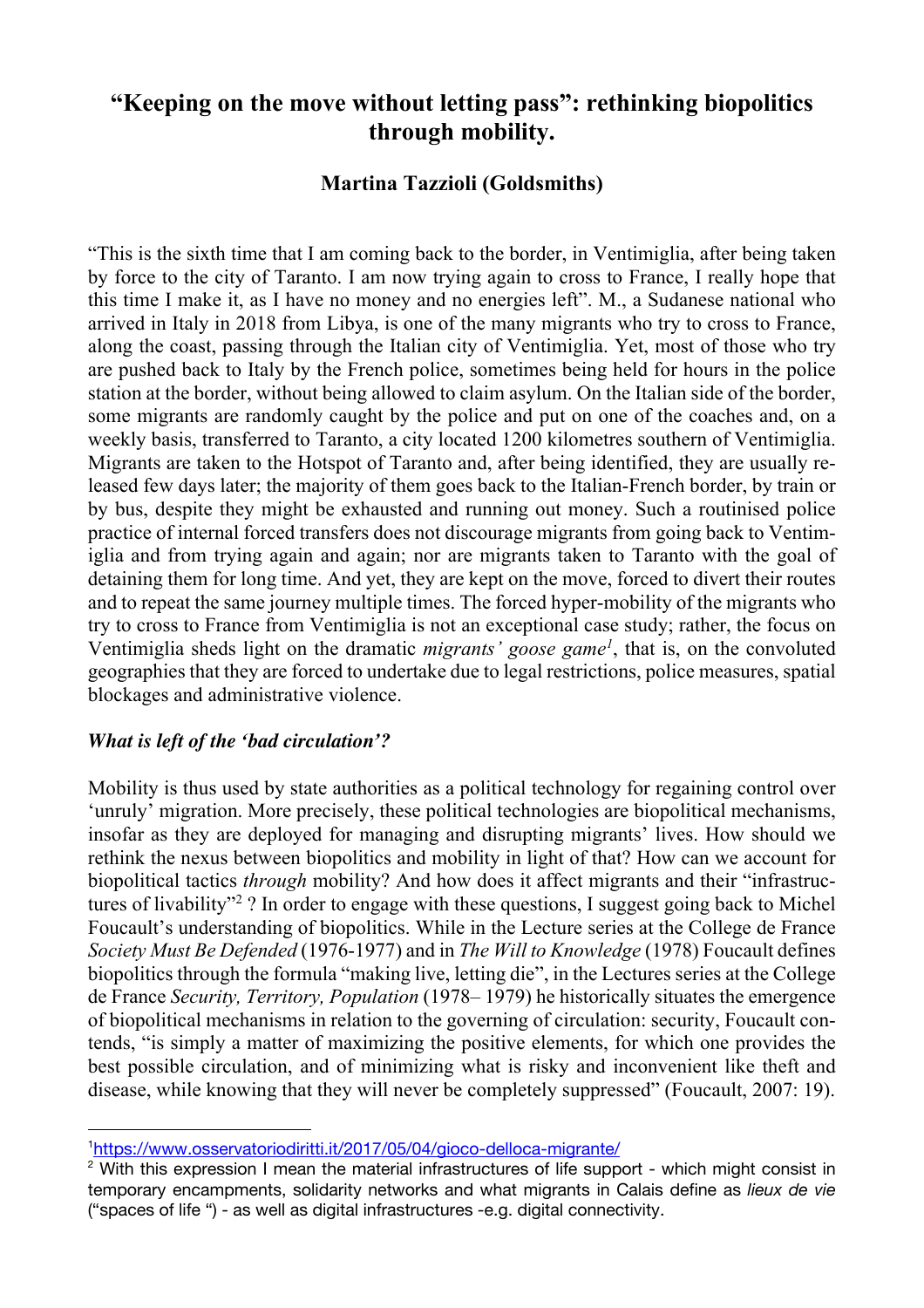Nevertheless, the intertwining between biopolitical modes and the governing of circulation has remained relatively marginal in the rich existing literature on biopolitics (but see Aradau, Blanke, 2010), and also, quite surprisingly, in migration scholarship. Indeed, both proponents of affirmative biopolitics (Hardt, Negri, 2003; Revel, 2008) and of negative biopolitics (Agamben, 1998) as well as of its multiple variations - necropolitics (Mbembe, 2003), thanatopolitics (Murray, 2006) - have prioritised the focus on life. At a close glance it is noteworthy that Foucault himself has never fully developed the nexus between biopolitics and circulation nor did he elaborate a theory of biopolitics of mobility. As I have argued in a recent piece co-authored with XXX (authors XXX), it should be stressed that Foucault speaks of governing circulation, and not of mobility<sup>3</sup>; and that, in arguing that modern governmentality consists in 'making a division between good and bad circulation' (Foucault, 2007: 18), he has not actually engaged with the "bad circulation", that is, with the ways in which criminalised and unruly subjectivities on the move are governed. Or better, while Foucault has highlighted that the government of cities in the eighteenth century was driven by the need to deal with "the influx of the floating population of beggars, vagrants, delinquents, criminals…" (18), he has not dwelled upon how such a "bad circulation" was disciplined and managed in practice. Thus, rethinking biopolitics in light of the criminalisation of "unruly" mobilities and, at once, of the use of mobility as a political technology for governing migration, entails analysing how the "bad circulation" that Foucault mentions in passing is actually obstructed, contained and expelled. Yet, as Foucault himself points out, bad circulation and the unruly subjectivities it is formed by - like beggars, vagrants, delinquents etc. - could neither be fully eliminated nor stopped<sup>4</sup>. If we turn our attention to the present and the biopolitics of mobility at the internal frontiers of Europe, it is noticeable that, as the opening vignette highlights, migrants are neither detained nor expelled; they are disciplined and controlled by being kept on the move and being forced to undertake convoluted geographies (Tazzioli, 2019a). In fact, it is precisely in the interstices between "good" and "bad" circulation that, I suggest, biopolitical technologies which target illegalised migrants are implemented - by repeatedly disrupting migrants' movements and violently dismantling their infrastructures of livability without necessarily killing them nor letting them die. Indeed, it is not only a question of expanding on the exclusion and expulsion of the "bad circulation"; together with that, the mobility and presence of unruly subjectivities is also governed and obstructed by exhausting migrants, by keeping them on the move even without deporting or detaining them. Ultimately, while biopolitical technologies of exclusion involve investigating the governing of the so called "bad circulation", the focus on the border-zone of Ventimiglia indicates that a more nuanced analysis is needed. That is, migrants' unruly presence is in fact the object of heterogenous tactics of obstruction, which include deportation and detention but that are not limited to them.

#### *Cramp, choke and disrupt:*

<sup>&</sup>lt;sup>3</sup> By speaking of circulation, Foucault mainly referred to the emergent capitalist economy and, therefore, to the need of regulating the influx of goods and people at the same time. Analytically, I argue that it is important to distinguish between circulation and mobility; in this piece I use "mobility" to designate the movement of human beings as long as it is subjected to and restricted by a multiplicity of rules and laws that are not the same for everyone.

<sup>&</sup>lt;sup>4</sup> Rather, according to Foucault, they are minimised, contained and marginalised: "it is simply a matter of minimising what is risky and inconvenient, like thefts and disease, while knowing that they will never be completely suppressed" (Foucault 2007: 19).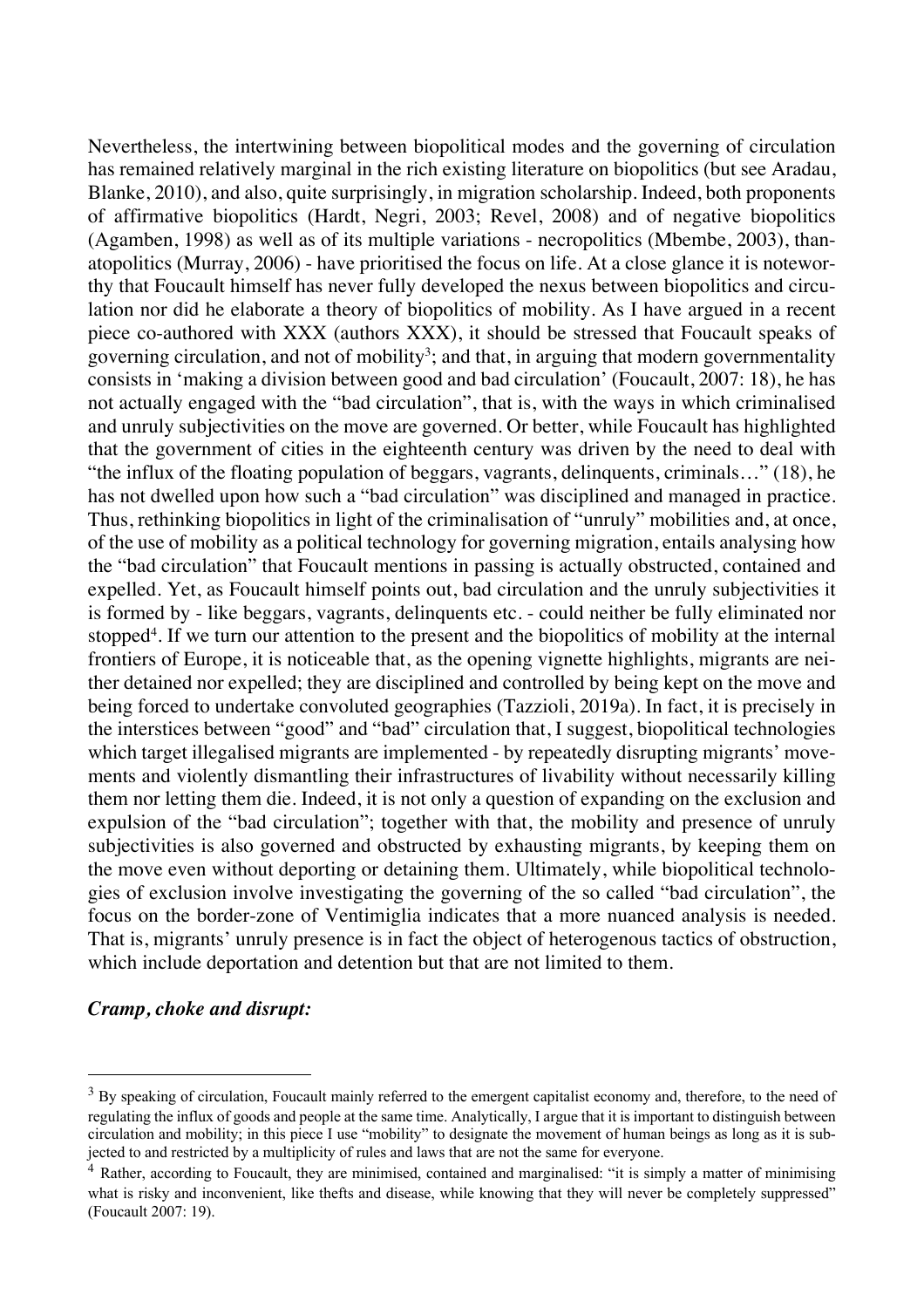Before moving on with the analysis of the biopolitics of migrants' mobility at the internal frontiers of Europe, I want to briefly draw attention to other research pathways in Foucault's work that enable coming to grips with the bad circulation and all its grey areas. Indeed, in an earlier lecture series at the College de France, *The Punitive Society* (1972–1973), Foucault interestingly develops an insightful analysis of the criminalisation of popular illegalisms and of acts of vagabondage in the eighteenth century. More broadly, it could be argued that in the 1972-1973 lecture series Foucault pays attention to what the 'bad circulation' that in *Security, Territory, Population* he just mentions in passing to define dispositifs of security. In fact, in *The Punitive Society* he focuses on popular illegalism, that is, conducts and practices of mobility that started to be criminalised in the seventeenth century: "illegalism takes the form of absenteeism, lateness, laziness, festivity, debauchery, nomadism, in short, everything that smacks of irregularity, of mobility in space" (Foucault, 2015a: 188). Thus, mobility is approached by Foucault not merely as movements in space but as those criminalised practices that were considered against the norms of (sedentary) societies – such as vagabondage – and that became the object of disciplinary controls. Such an insight into criminalised marginal mobilities equips us with the analytical tools for distinguishing mobility from both circulation and movement, by bringing attention to the racialised hierarchies of access to mobility and to the strugglefield between practices of freedom, on the one hand, and modes of disciplining and control, on the other.

A focus on mobility as a political technology and on migrants' convoluted routes, foregrounds biopolitical tactics which cannot be fully captured through the "making live/letting die" formula. Indeed, the exhausting mobility that migrants are forced into, pushes us to find ways for registering modes of governing that consist in pestering and harassing migrants. As Jasbir Puar has compellingly observed focusing on the Palestinian context, "alongside the 'right to kill' I noted a complementary logics [...] that of creating injuries and maintaining Palestinian populations as perpetually debilitated, and yet alive, in order to control them" (Puar, 2017: x). Along similar veins, we might argue, migrants are exhausted and debilitated, both physically and psychologically, without necessarily being killed or let to die. Both in Ventimiglia and in Calais spatial tactics for choking, cramping and obstructing migrants' presence are enacted on a daily basis by the police (Tazzioli, 2019); tactics that chase migrants away, evict them from informal encampments and violently dismantle their temporary and precarious infrastructures of "collective livability" (Aradau, 2017: 7) and of what migrants themselves in Calais called "liveable places" ('*lieux de vie*'). The incessant dismantling of informal encampments in Calais and the police operations apt at chasing migrants away, deprive these latter of a space to stay: these biopolitical tactics do not only obstruct migrants' presence, they also hinder the emergence of migrant collective formations and the persistence of shared infrastructures of support (Tazzioli, 2019b).

Cramping, choking and obstructing are verbs that refer to a generalised spatial harassment of migrants who are stranded in Europe's border-zones. And yet, they also involve a temporal dimension, that echoes what Shahram Khosravi defined as "the stolen time" (Khosravi, 2018) of migration, that isthe sequestration of time that many migrants experience by being stranded in camps but also by being entrapped in forced and convoluted hyper-mobility. The biopolitical technologies for governing migrants' mobility that I discussed here illuminate what might be called as *biopolitics through mobility*: indeed, mobility is not only an object of government; it appears to be also a political technology used by states for hindering and disrupting migrants' presence, as well as for regaining control over them. Shifting the focus towards the nexus between biopolitics and mobility thus entails grasping modes of violence that are nei-